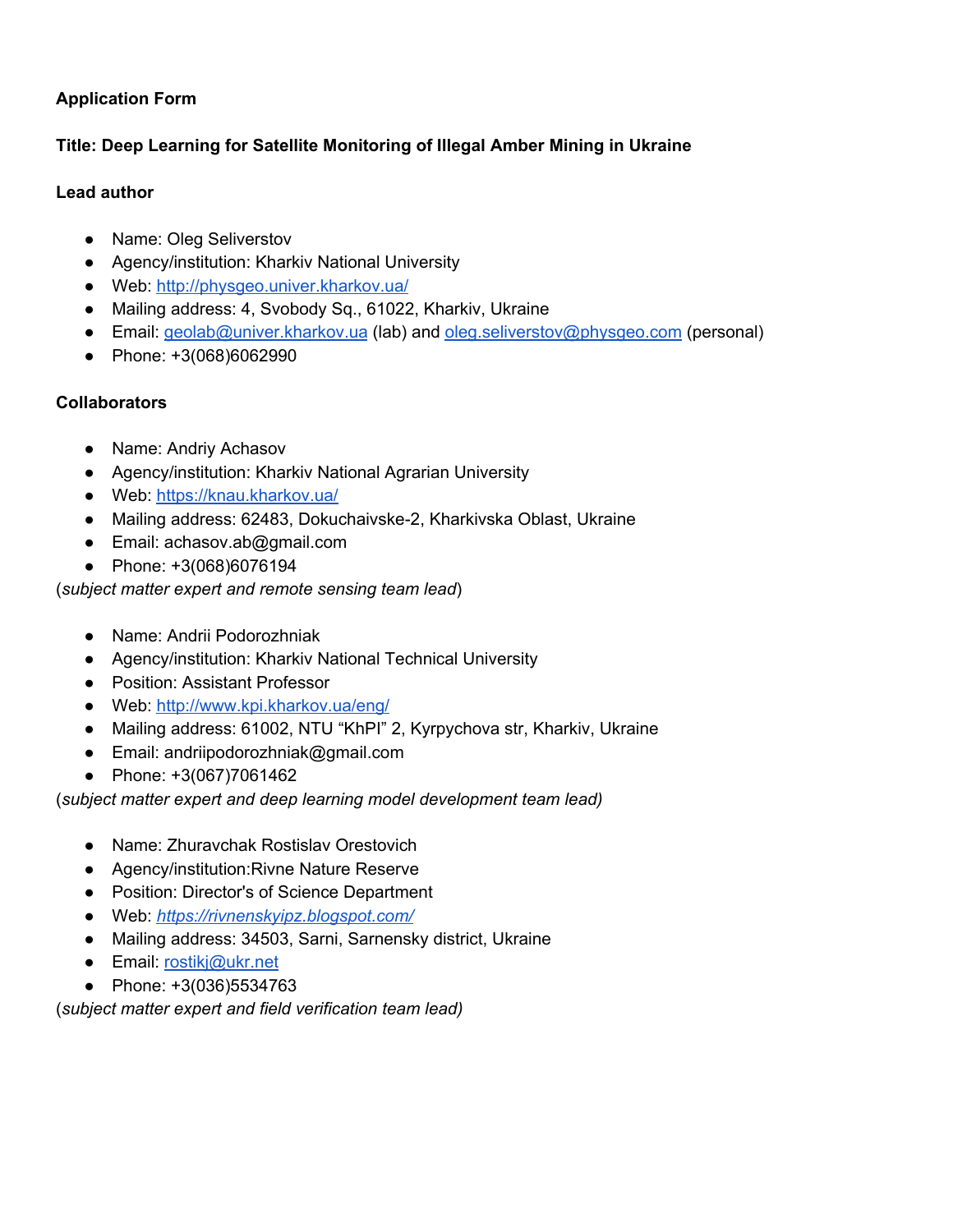## **Executive summary (2 pages max)**

Ukraine has a significant stocks of amber in Zhytomyr, Rivne and Volyn regions. There is evidence of amber mining in the Chernobyl zone of radioactive contamination. As a result of a complex of social, political and economic reasons, starting from around 2012, massive illegal mining of amber takes place in Ukraine. It is carried out without obtaining permits, with predatory methods, without further remediation of affected areas. Such extraction has irreversible damage to agricultural and natural landscapes, including within the objects of the natural reserve fund. Under threat are several biological species and whole habitats. The soil cover is destroyed, the hydrological regime of the territory is violated, morbidity among prospector increases, and the level of crime is increase. The purpose of the project is to provide free access to up-to-date and reliable information on the magnitude and consequences of illegal amber extraction in Zhytomyr, Rivne and Volyn regions of Ukraine through the development and pilot implementation of an open system of remote monitoring of amber extraction.

The open data and reports will be created as a result of the project, where for anyone will be provide information about the available areas and location of affected areas, and the consequences of extraction for the environment, as well as the opportunity to add information about the status of the affected areas by their own text, photo and video messages. Such a geoportal will promote the involvement of the public for a solving of the problem, promote the security of economic activities and travel safety, increase the ecological consciousness of citizens, and, in general, create conditions for effective combating of illegal amber mining.

The problem of illegal amber mining and the experience of its remote monitoring was covered by members of our team in the [50North](http://www.50northspatial.org/remote-sensing-vs-amber-mafia-ukraine/) blog (2018).

Now in Ukraine there is a real ecological disaster. In an area that is equal to Belgium, it is illegal extraction of amber, which leads to the complete destruction of natural landscapes. Extraction is uncontrolled: without obtaining permits, without any previous projects, without further recultivation of the territory, in truly unknown volumes and on uncertain areas. Illegal mining of amber has turned into a large-scale criminal business in Ukraine today. Official attempts by the government to *stop illegal extraction are useless and the area of destroyed landscapes is growing annually.*

*The negative ecological consequences of amber extraction:*

- Destruction of rare species; including those protected under international conventions (Bonn, Bern), included in the *IUCN Red List and the Red List of Ukraine*
- Destruction of habitats, including those having an environmental status in accordance with the EU directive on the *conservation of natural habitats and species of natural fauna and flora (92/43 / EEC, 1992)*
- Destruction of soil cover. Given the very slow recovery rate of soils, can predict the restoration of natural soils for at *least 100 years*
- *● Development of wind erosion, dispersion of sands*
- *● Changing the mode of surface and underground drainage*
- *● Contamination of groundwater*
- Forest fires, as a result of burning of forests to clear up areas of extraction, and the air pollution which associated *with it*

In the regions where illegal amber extracting takes place, the crime situation is sharply deteriorated. Numerous cases of *clashes between the prospectors themselves and between prospectors with representatives of the government have been*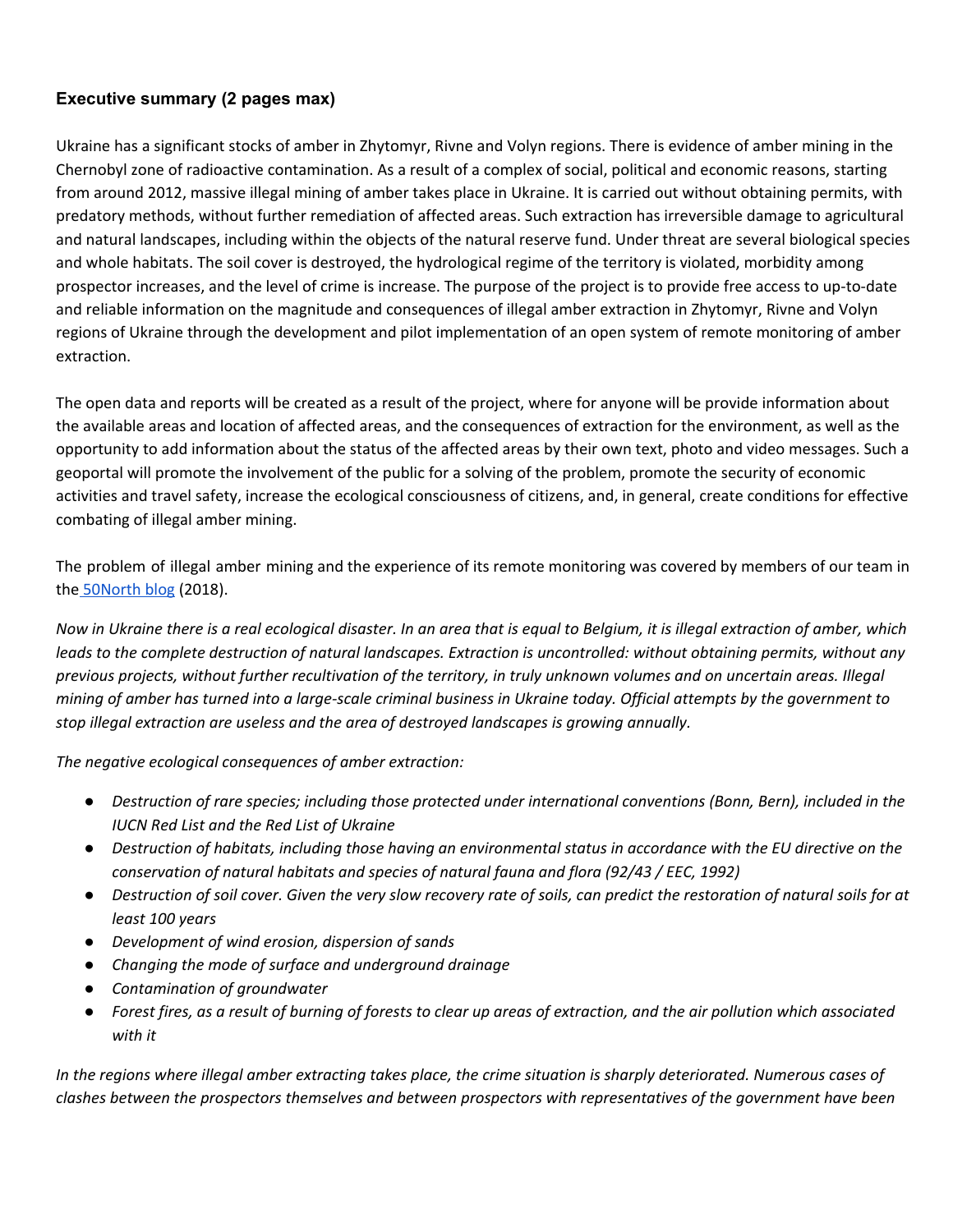recorded. The main participants of the process are local inhabitants who, for the sake of immediate benefit, destroy land and forest lands – the basis of their future. All this leads to an even worse deterioration of the situation in the already depressed regions and in the future may cause a wave of migration from Ukraine to the EU countries.

Prosperity of illegal extraction of amber is promoted by a situation of uncertainty and ignorance of wide circles of the public about the scale and consequences of illegal extraction of amber. Official data about the areas of disturbed lands do not correspond to reality. The detailed survey of mining sites in the area is not possible, since that it are controlled by *criminal groups.*

One of the most important conditions for combating the shadow mining is the maximum openness of information about the extraction process and its negative consequences for nature, the economy and society. It is possible to reach it by creation of the open data and reports where will be available to all interested users regularly updated geodata and monitoring results of illegal amber mining in the form of maps and statistical reports on the growth dynamics of mining areas combined with an open crowdsourcing platform for collecting ample information about amber mining and its consequences. Monitoring of amber extraction will be carried out on the basis of interpretation of space images and will be presented in the form of a series of different maps showing the areas of extraction and qualitative characteristics of the degree of disturbance of landscapes.

Our project is aimed to creation of a transparent information field on the coverage of the scale and pace of inaccessible amber mining. Taking into account the corruption situation surrounding this problem, we consider that for its solution it is necessary to inform as much of the population as possible, attracting the attention of both Ukrainian and world mass *media.*

The following groups of users are interested in creating an open system for monitoring the illegal extraction of amber:

- *● Establishment of a nature reserve fund of Ukraine*
- *● Local Territorial Communities*
- *● Environmental public organizations*
- *● Mass-media*
- *● Individual public activists*
- *● Travel Agencies (to prevent accidents)*
- *● Local state administrations*
- *● State ministries and departments*

The beneficiaries of the project are specialized research institutes (more than 10), departments of state control in the field *of environmental quality (environmental inspection, regional departments of ecology), local authorities and citizens*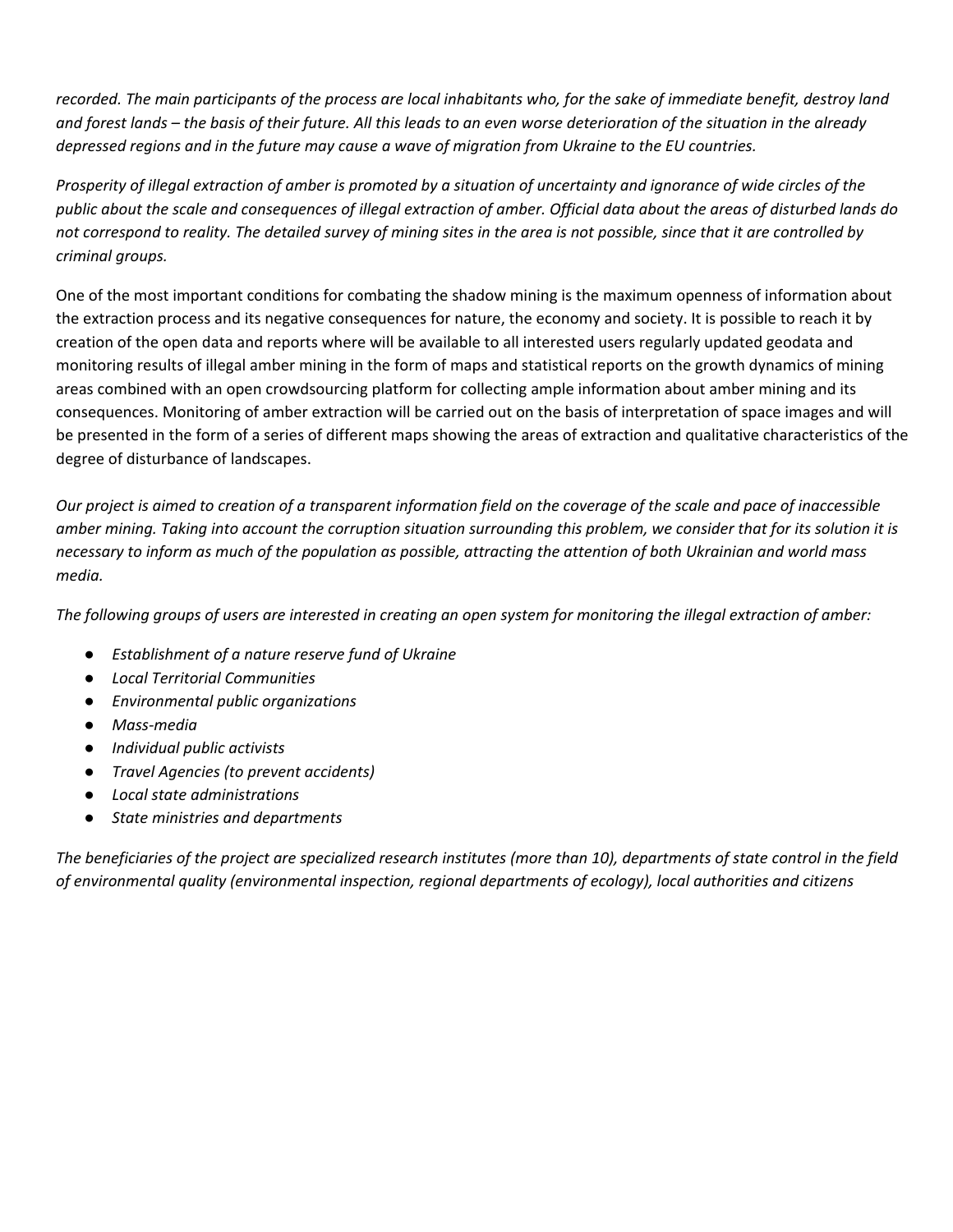## **Project plan (15 pages max)**

One more advantage of our project is the creation of a single, constantly operating platform on which a variety of relevant information about illegal mining of amber and its consequences can be collected. This will facilitate access to information and increase the effect of the project in the field of public information.

For the success of the project is required free access to the updated database, close contact with specialists in the regions where the extracting is distributed (foresters, biologists, environmentalists and journalists) for ground-based research and verification of the decoding methodic, contacts with mass media representatives for the information campaign, using UAV for detailed shooting in the mining areas in order to obtain detailed information about the conditions of disturbed landscapes and correction of the deciphering methodic.

**The goal of the project** is providing of free access of the public to up-to-date and reliable information about scales and consequences of illegal extraction of amber in the Zhytomyr, Rivne and Volynsk regions of Ukraine through the development and pilot implementation of an open system of remote monitoring of amber extraction.

The total estimated monitoring area is about 78,000 square kilometers, the area of current developed fields with a high risk of violations is about 24,500 square kilometers.

### **Objectives of the project:**

- 1. Develop a set of models for recognition of illegal amber extraction based on open and proprietary satellite images (Landsat-8, Sentinel-1, Sentinel-2)
- 2. Develop algorithms for the classic search for changes in images related to the analysis of spectral changes over time.
- 3. Validate accuracy in the field
- 4. Develop a set of computer vision methods and methods for analyzing changes to achieve maximum recognition accuracy
- 5. Creation of a prototype of an open source service for generating data about new and abandoned mines
- 6. Conducting of information campaign aimed to covering the progress of the project, drawing attention to the danger of illegal amber mining for Ukraine and raising of the level of the ecology consciousness of citizens.

Detection of places of illegal extraction of amber according to space images will be based on comparison of the images occurring at different times received in the visible and infrared range. The beginning of intensive illegal mining of amber dates from 2013 - 2014. Accordingly, a series of images will be selected from 2010-2011. and ending with actual at the time of project startup images. The objects of decoding are open areas ("copy") and artificial water objects created during the mining ("canals"). It is these objects that prevail in the zones of violations.

For their diagnostics, it is planned to A) use of various spectral-spatial with using of shooting data in the visible and infrared ranges, performs traditional RS-analysis with raster classification (Random Forest), as well as a B) Deep Learning frameworks ensemble of models for objects recognition (SageMaker, uVGG, ResNet, TensorFlow, Amazon Rekognition.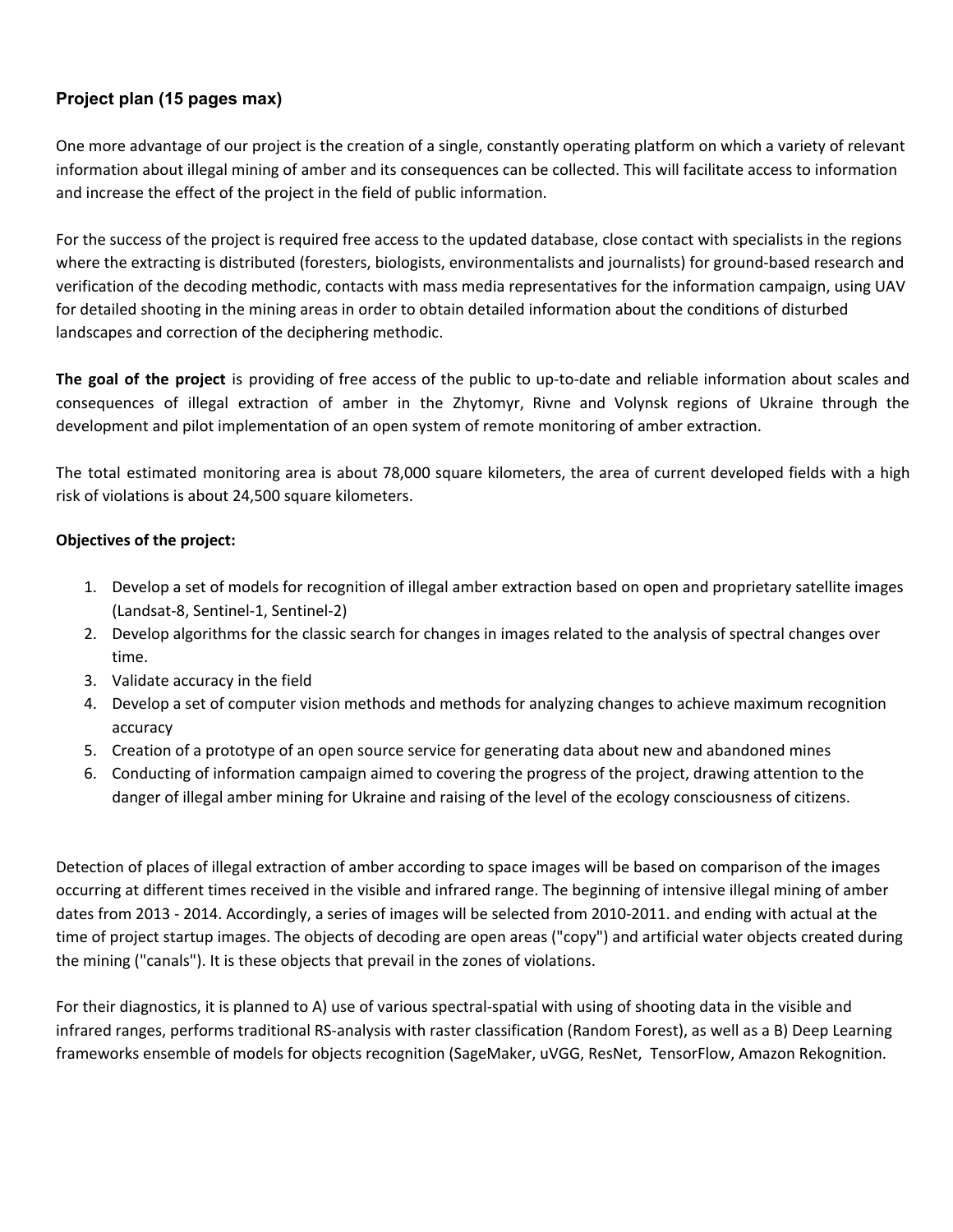#### **Methodology Details**

- 1. Data for training. We already have about 50% of the data needed for the training model, which we obtained in the early stages of the project. To achieve the goals we need to supplement the training samples. Creation of polygons and points for training is carried out in desktop GIS (QGIS & ArcGIS).
- 2. Visual image validation. For visual validation of desktop GIS images and a specialized web application for remote connection of schoolchildren and students, volunteers for markup and validation
- 3. Computer vision. We have experience in using various algorithms and libraries such as uNet, Tensorflow, ResNet, RetinaNet. To achieve maximum accuracy, we will need to test several of the most suitable algorithms and adjust them depending on several basic types of landscape, in which amber is mined. Both the pits themselves and the typical patterns of infrastructure such as canals, embankments, roads, residential areas and so on will be recognized. Selection, testing and tuning of algorithms is the main part of our work.
- 4. Analysis of changes over time will be carried out by automatically comparing pairs of consecutive images using the methods of classification with training. To reduce the number of classes prior to segmentation, pre-filtering of images will be applied. Change analysis data will be applied to the overall model to improve accuracy.
- 5. During field work on abandoned mines, the model will be verified. Field work will be carried out only in safe abandoned areas - in places where mining has long been completed, either due to the fact that all amber has already been mined or due to low concentration of amber. Field work will be led by staff of local reserves
- 6. To ensure the continuous operation of the web service, a web system hosted in the cloud service will be used. We have the experience for AWS. After the project is completed, we will be able to maintain the system with our internal resources.
- 7. After the project is completed, the model will be refined as feedback is received. The main focus for clarification will be the definition of landscape restoration parameters, which can be delayed for decades and more.

The various variants of possible models will be tested with the further choice of the optimal variant based on objects interpretation of the well-surveyed areas with authentically diagnosed in the field by extracting areas sites. Then the images will be compared with the "source (reference)" images (2010-2011). Reference images will be obtained by comparing of the index images for the period 2010-2013. Example: if the dynamics of images on the same territory during a certain season (spring-autumn?) does not exceed 90% (?), then the picture is considered a reference. That is it fixed the starting point of intensive poaching. For verification of the developed Methodology for identifying of extraction zones, as well as developing a methodology for assessing and differentiating of the degree of disturbance of landscapes from amber extraction, the results of field research will be used based on remote sensing data. In the field conditions will be carried out identification on the terrain of the degree of disturbance of landscapes in zones previously determined by the results of decoding the space images (with the departure to the points specified by the results of the decoding of the photographs by coordinates) and comparing the results of the field interpretation with the space survey data. It is also planned to use UAV for validation.

Also as a result of the project implementation, will be developed a methodology for automated determination of amber mining zones and estimation of the time dynamics of distribution of mining zones based on the decoding of space images, developed and published of training materials for widespread use of this methodology, and created of open geoportal on which everyone who interested will be available information about available areas and location of disturbed sites, as well as the opportunity to add information about the status of disturbed territories by their own text messages, photos and videos.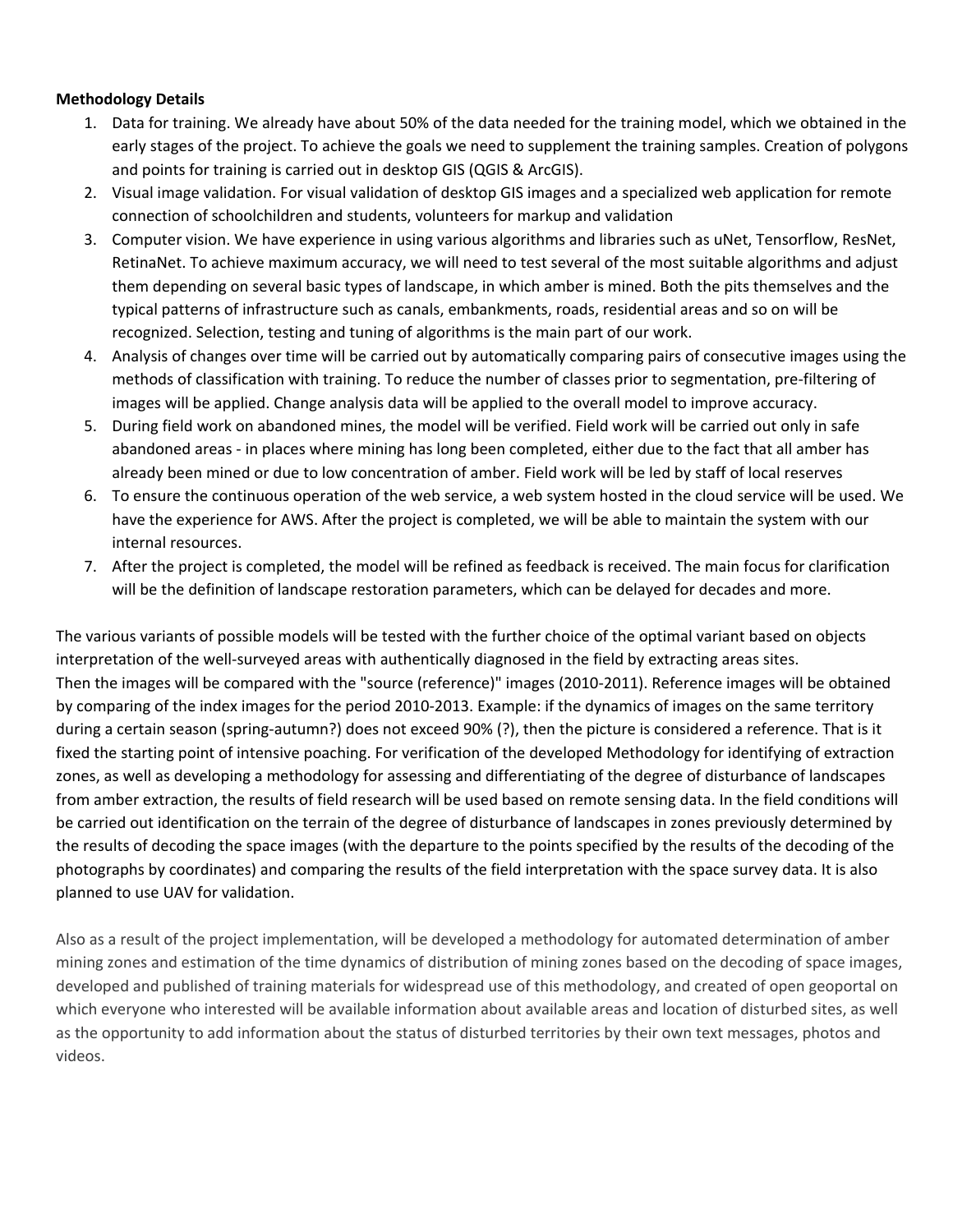- To solve the problem, separate attempts were made for separate small territories without using neural networks and computer vision.
- The use of convolutional neural networks and the accompanying complex of algorithms will allow a much higher quality since the mines have clear patterns that can be recognized. The only known attempt to use computer vision to solve a problem was a test one, as part of the work, only one algorithm was tested which showed poor quality but drew attention to the problem.
- The use of classical approaches to detect changes in addition to the methods of machine vision will increase the accuracy of the model. This will be implemented for the first time to solve the problem of monitoring mines of amber.
- An important factor is the adjustment of algorithms depending on local conditions of the landscape. This is an open task that will be implemented for the first time.
- As a result, an open data service will be launched that will automatically download satellite data, recognize new copies and changes in the states of active and abandoned mines, generate a stream of open data. This is an important practical part of the project that does not require large resources but allows to significantly increase the speed and quality of studying and managing the problem.

### **Summary of Outputs and Results**

- 1. Model of recognition of mines and associated infrastructure, customized for types of landscape and seasonality consisting of two main parts - spectral-spatial and pattern recognition. Model documentation
- 2. Web and mobile applications for crowdsourcing data collection, which will be used as a source of information for monitoring illegal excavations.
- 3. Prototype of Information system for processing open and proprietary satellite data and generating open data on a regular basis. Web system documentation
- 4. The updated open geodatabase about illegal amber mining. Data will be available in the form of spatial services available for connection to other applications – desktop, mobile, web as layers (WMS, WFS etc). The services will be updated regularly
- 5. Documentation for users and developers for a work with the geodata received from the automated system of monitoring amber mining for use in their own research
- 6. Recommendations of the use of data and maps with current examples of use for the main interested of user groups: public administrations, communities, media, NGOs, foresters, farmers, national parks, tourists, research institutes and universities. The professional community will obtain data to improve the quality of research and problem management, including the pre-term problem of restoring landscape and biodiversity, managing environmental risks, predicting carbon sequestration.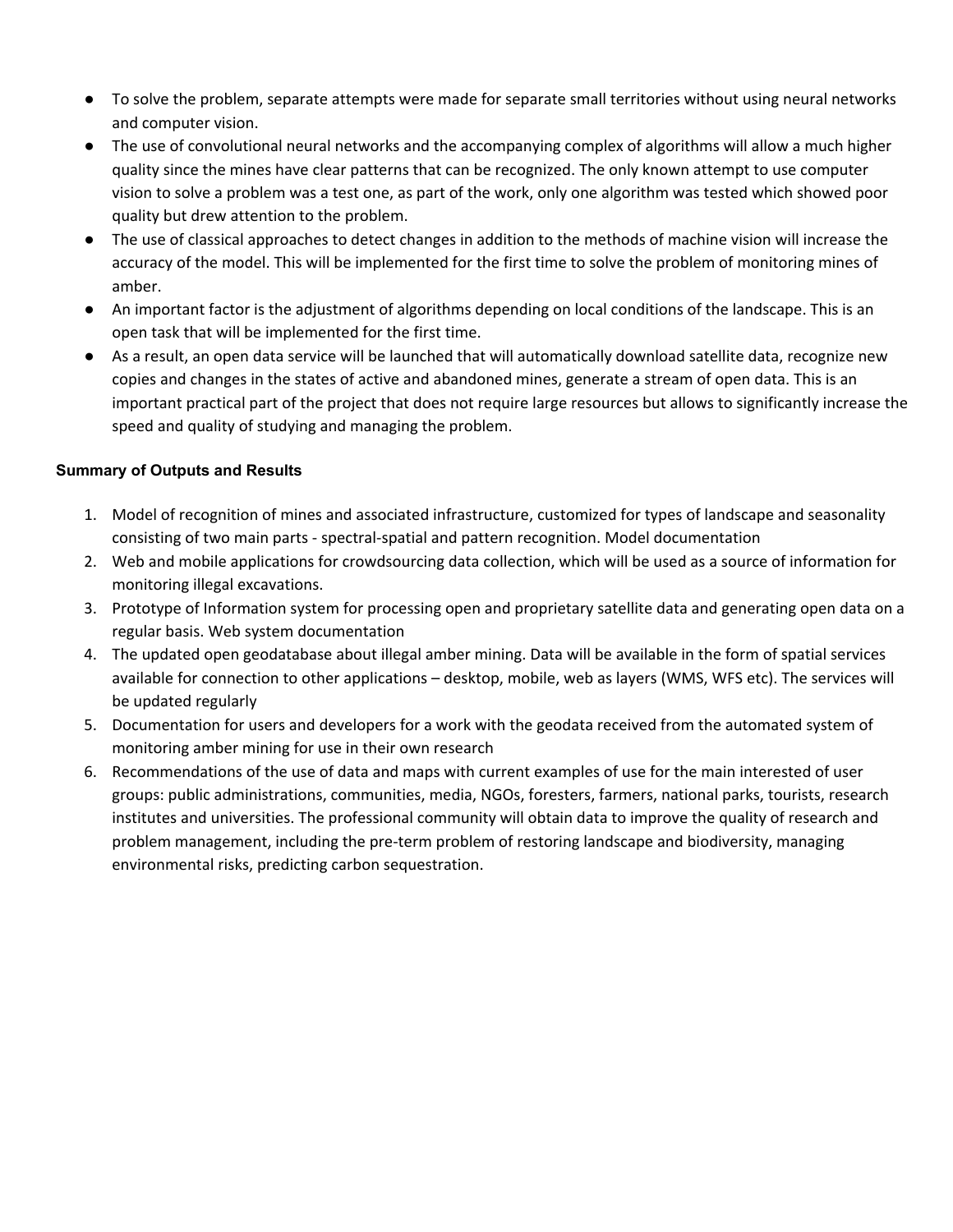#### **Evaluating**

The numbering of indicators corresponds of the numbering of the expected results of the project.

1. The results of verification of method with field researches at control sites in mining areas. The area of control areas is 10% of the total research area.

2. The results of verification of method with field researches at control sites in mining areas. The area of control areas is 10% of the total research area.

3. Regular automatic updating of reports about the selected sites of amber mining. Indicators will be assessed and updated: the areas of the extracted zones, their exact coordinates, administrative position, assessment of the degree of violation.

5. Regular updates and data availability.

#### **Timeline**

Q4 2019 - Aggregation and analyzing of archived field data and remote data from Sats and UAVs

Q1-Q2 2020 - Selection and testing of suitable models and algorithms

Q3-Q4 2020 - Setting up models for working in various types of landscapes, Field verification

Q1-Q2 2021 - Setting up models for work in different seasons of the year, preparation of publications

Q3-Q4 2021 - Field verification and model refinement, development of a web system and open data service

Q1 2022 - Preparation of documentation, conducting presentations and trainings on project results

Q2 2022 - Preparation of documentation, conducting presentations and trainings on project results on examples of use

### **Forecasted credits**

#### \*\*\*\*\*

Sentinel Hub Credits. We plan to monitor 25.000 sq. km area over a period of two year, for which we estimate to require cca. 2 MIO processing units. Within this area we will be using mostly Sentinel-2 data. \*\*\*\*\*\*

We plan to use AWS Services for model development, data-processing, cloud computing. We predict that we will need about 50,000 credits for the development and testing of the model using specific services and data storage. \*\*\*\*\*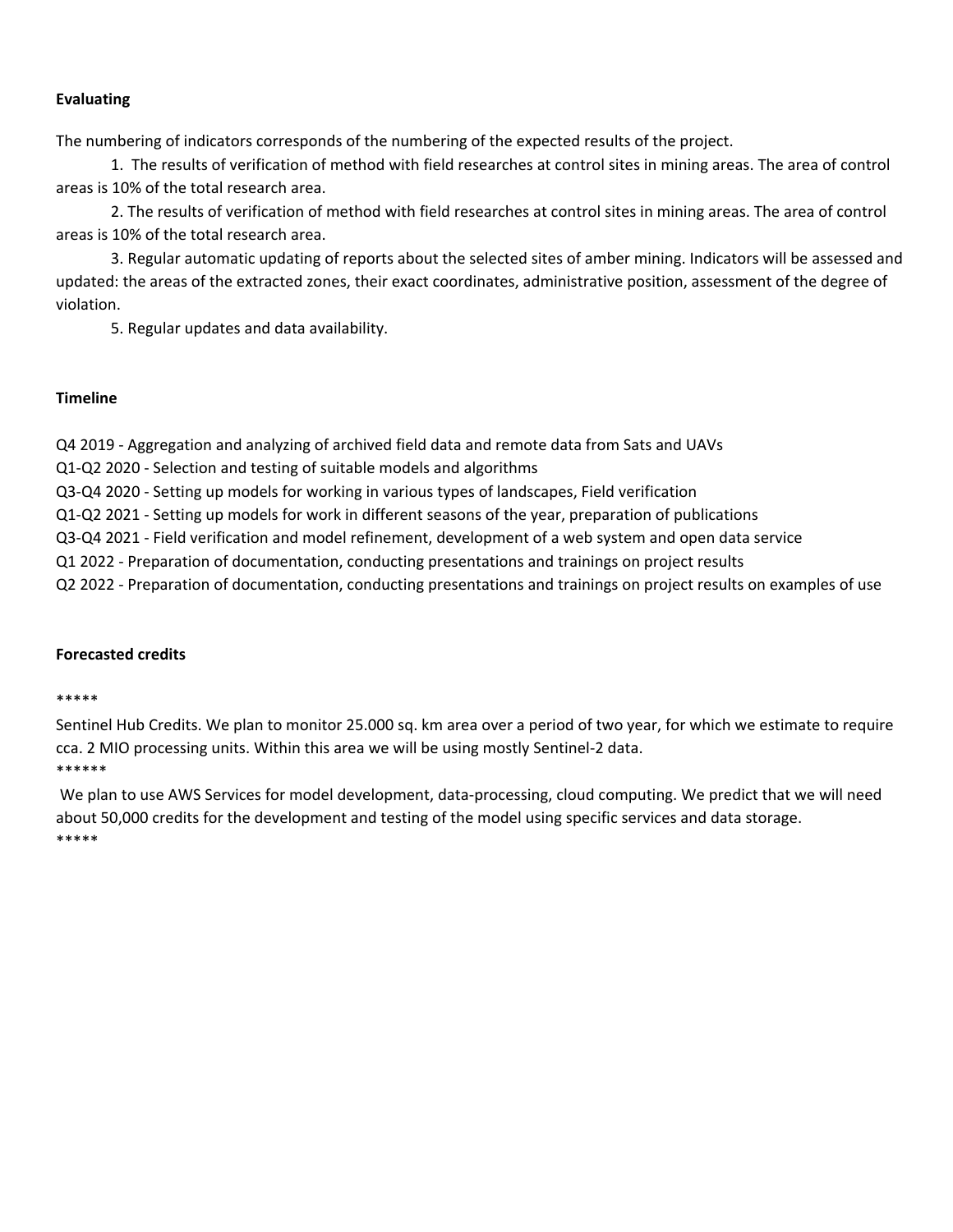#### **Related Papers**

Achasov A. B. On the issue of remote monitoring of amber poaching / A.B Achasov, A.O. Achasova, І.М. Kanivets / Ecology, environmental protection and sustainable use of nature: education - science - production - 2018: Sob. Abstracts of the XXI International Scientific and Practical Conference, (Kharkiv, April 18-20, 2018). - Kh. KhNU named after V. N. Karazin, 2018. - P. 36-40.

6. Achasov A. B. On the issue of forming a system of remote monitoring of land / A. B. Achasov, I. M. Kanevets // Environmental protection: Collection of scientific articles of the XIV All-Ukrainian scientific Talyev readings / Ministry of Education and Science, Kharkiv. nats Un-t them. V. N. Karazin. - X.: Hark. nats Un-t them. V. N. Karazin, 2018. - P. 10 - 11

Achasova A. Remote sensing vs. "Amber Mafia" in Ukrainer. Published 01/06/2018. Available from: http://www.50northspatial.org/remote-sensing-vs-amber-mafia-ukraine/

Achasov A. B. Possibility of Using Remotely Sensed Data to Determine Soil Erosion Stability / A. B. Achasov // Soil Erosion Research for 21st Century : Proceedings of the International Symposium, 3-5 January 2001. — Honolulu, USA. — P.  $677 - 679.$ 

Achasov A. B. 2003. Use of Modern Technologies in Soil Mapping and Soil Monitoring Conference proceedings / A. B. Achasov // Global Reforms in Higher Agricultural Education and Research : Global Consortium of Higher Agricultural Education and Research for Agriculture, Sept. 22-24, 2003. : тез.доп. - Kyiv, 2003. - P. 216.

Shatokhin A. V., Achasov A. B. 2005. Use of Modern Technologies for Mapping the Soil Cover of the Northern Donets Steppe Eurasian Soil Science 38(7): 790–798

Achasov A.B., Bidolakh D.I. 2008. The use of space and ground digital photography for determining the humus content in soils. Eurasian Soil Science 41(3): 249–254

Achasov A. 2010. Combined remote sensing techniques and digital elevation Models for eroded soil mapping / A. Achasov, A. Achasova, S. Kharkivskiy // Proceedings of International Symposium on Soil Quality and Management of World Mollisols (ISSQMWM ' 2010) July 13-16, 2010 Harbin, New Advances in Research and Management of World Mollisols.  $-$ China: Northeast Forestry University Press, 2010. — P. 66-67.

Achasov A. Achasova A. Unmanned aerial vehicles as an instrument of modern agriculture and soil protection. KhNU Bulletin. Ecology series. Vol. 15. 2016. Kharkiv. P. 15-20

Podorozhniak AO , Liubchenko NY Metod intelektualnoi obrobky multyspektralnykh zobrazhen [The method of intellectual multispectral image processing] Sistemi obrobki informatsii [Information processing systems], 123-125, 2015

Podorozhniak A, Lubchenko N, Balenko O , Zhuikov D - Neural network approach for multispectral image processing. 14th International Conference on Advanced Trends in Radioelecrtronics, 2018

Liubchenko N, Nakonechnyi , Podorozhniak A, H Siulieva 2018 - Automation of vehicle plate numbers identification on one-aspect images,

Yosin H, Pododrozhniak A- Computer system for processing measuring information, 2016

Podorozhniak A, Tretyak V , Korolyk N- Method intellectualization visual data processing in remote sensing systems, R Proceedings of the 13th International IEEE Conference

Seliverstov O. Geoinformatsionnoe obespechenie PZF [Geoinformation support of the nature protected areas management] / O. Seliverstov // Materialy III nauchno-metodicheskogo seminara "GIS i zapovednyie territorii [Proceedings of the IIIrd scientific and methodology seminar 'GIS and nature protected areas] / A. P. Biatov, ed. — Kharkiv, 'Madrid' Publ., 2016. – P. 57-67.

Seliverstov O. Open Geodata for National Parks / O. Seliverstov // Third European SCGIS Conference "Geoinformation technologies for natural and cultural heritage conservation" 11-12 October 2016, Sofia, Bulgaria // Proceedings – P. 118-120.